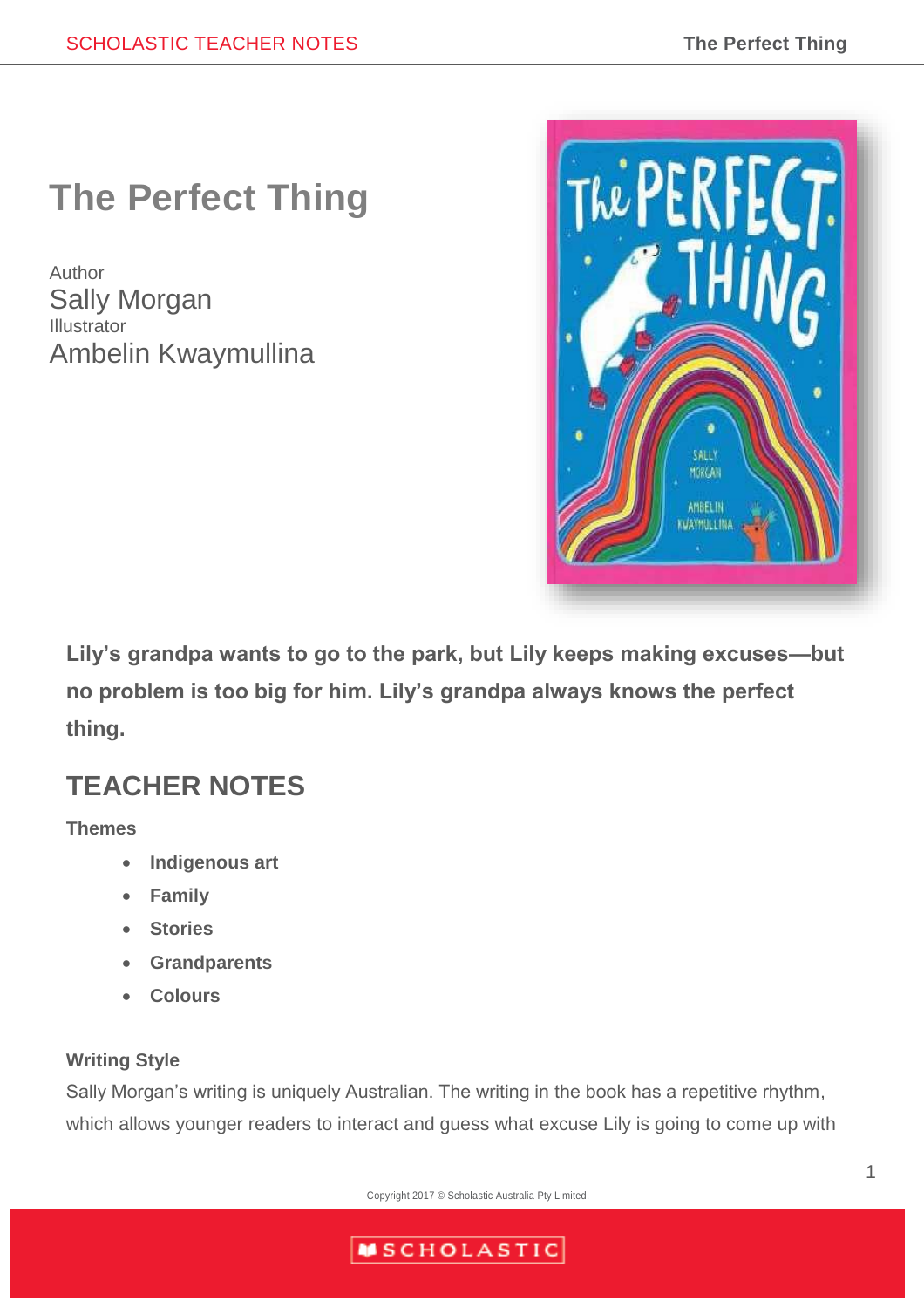next. Lily and grandpa's vivid imagination comes through Sally's writing, and is brought to life by Ambelin's illustrations.

#### **Illustrating Style**

Ambelin Kwaymullina's illustrating style invokes indigenous art styles and colours. Most of the stories in her illustrations are what Aboriginal people call 'teaching stories'. These are tales with messages about how to live in the world.

#### **Author Background**

Sally Morgan is an Australian Aboriginal author, dramatist and artist, widely known for her first book, a family history called *My Place*. Her artwork is represented in many collections both in Australia and overseas.

#### **Illustrator Background**

Ambelin Kwaymullina is an Aboriginal writer and illustrator from the Palyku people. The homeland of her people is located in the dry, vivid beauty of the Pilbara region of Western Australia. Ambelin has written and illustrated a number of award-winning picture books as well as writing a dystopian series – *The Tribe* – for Young Adults. When not writing or illustrating, Ambelin teaches law and spends time with her family and her dogs.

#### **Study Notes/Activities**

- On each page, Lily has hidden the item that she tells grandpa has been lost or destroyed. Can you spot them all?
- Lily's grandpa comes up with some creative solutions when Lily 'loses' things. What other creative solutions can you think of for Lily's lost raincoat, gloves, scarf and warm hat?
- Lily and her grandpa have fun down at the park pretending that they're riding dragons and are inside volcanos. What do you do when you're at the park with your family?
- Explain to the class that indigenous art styles and colours are particular ways of painting such as dot painting, the use of lines, and the colours are from natural stones, hence particular colours are used. Using these styles and specific colours, have the children paint a picture of themselves and a grandparent or family member at the park. Make the

Copyright 2017 © Scholastic Australia Pty Limited.

## **MSCHOLASTIC**